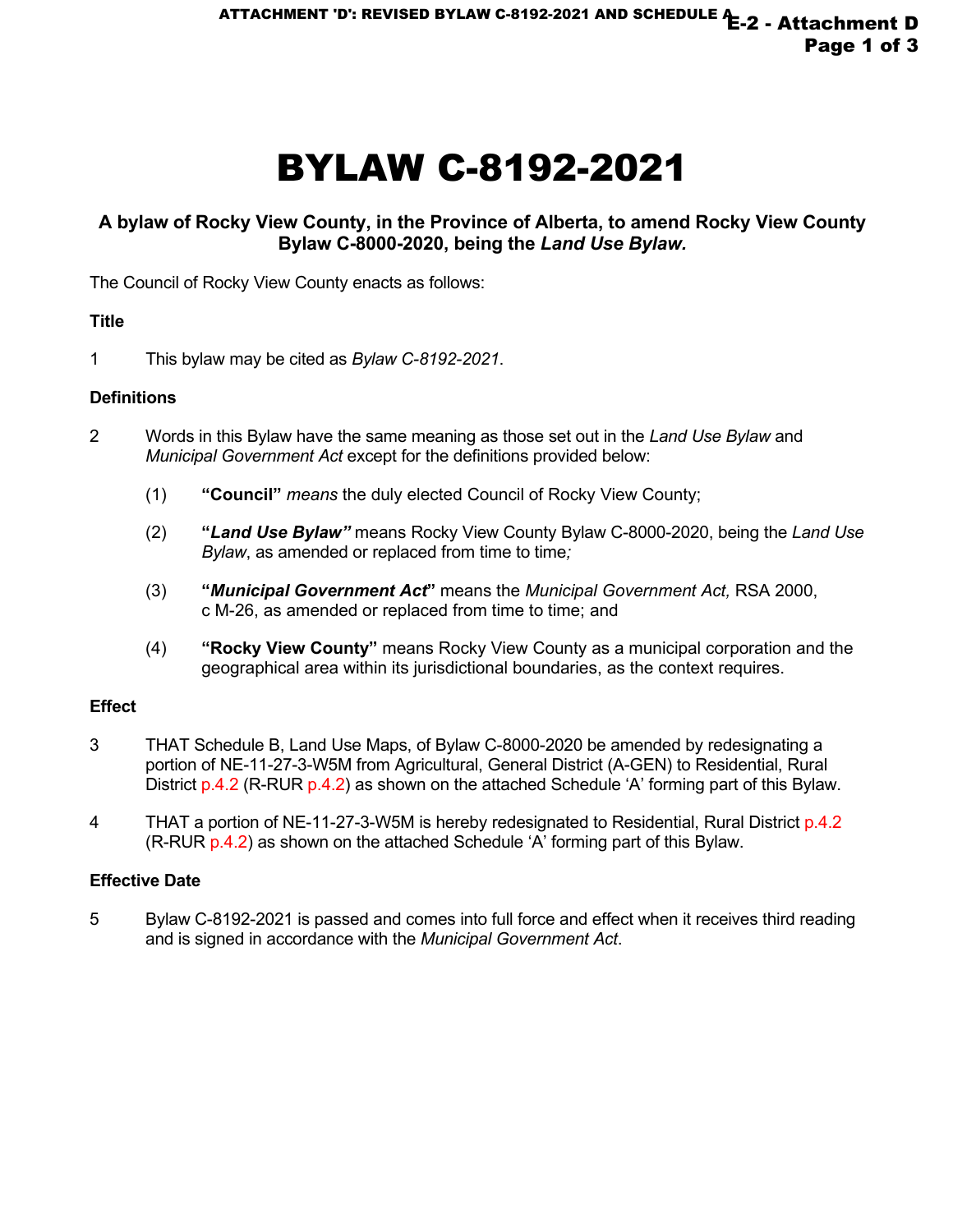## ATTACHMENT 'D': REVISED BYLAW C-8192-2021 AND SCHEDULE **1**-2 - Attachment D Page 2 of 3

| <b>READ A FIRST TIME this</b>    | 13 <sup>th</sup> | day of July, |                   | 2021 |
|----------------------------------|------------------|--------------|-------------------|------|
| PUBLIC HEARING HELD this         |                  |              | $day of$ , $2022$ |      |
| <b>READ A SECOND TIME this</b>   |                  |              | $day of$ , $2022$ |      |
| READ A THIRD AND FINAL TIME this |                  |              | $day of$ , $2022$ |      |
|                                  |                  |              |                   |      |

 $\overline{\phantom{a}}$  , and the set of the set of the set of the set of the set of the set of the set of the set of the set of the set of the set of the set of the set of the set of the set of the set of the set of the set of the s **Mayor** 

 $\overline{\phantom{a}}$  , and the set of the set of the set of the set of the set of the set of the set of the set of the set of the set of the set of the set of the set of the set of the set of the set of the set of the set of the s Chief Administrative Officer

\_\_\_\_\_\_\_\_\_\_\_\_\_\_\_\_\_\_\_\_\_\_\_\_\_\_\_\_\_\_\_

Date Bylaw Signed